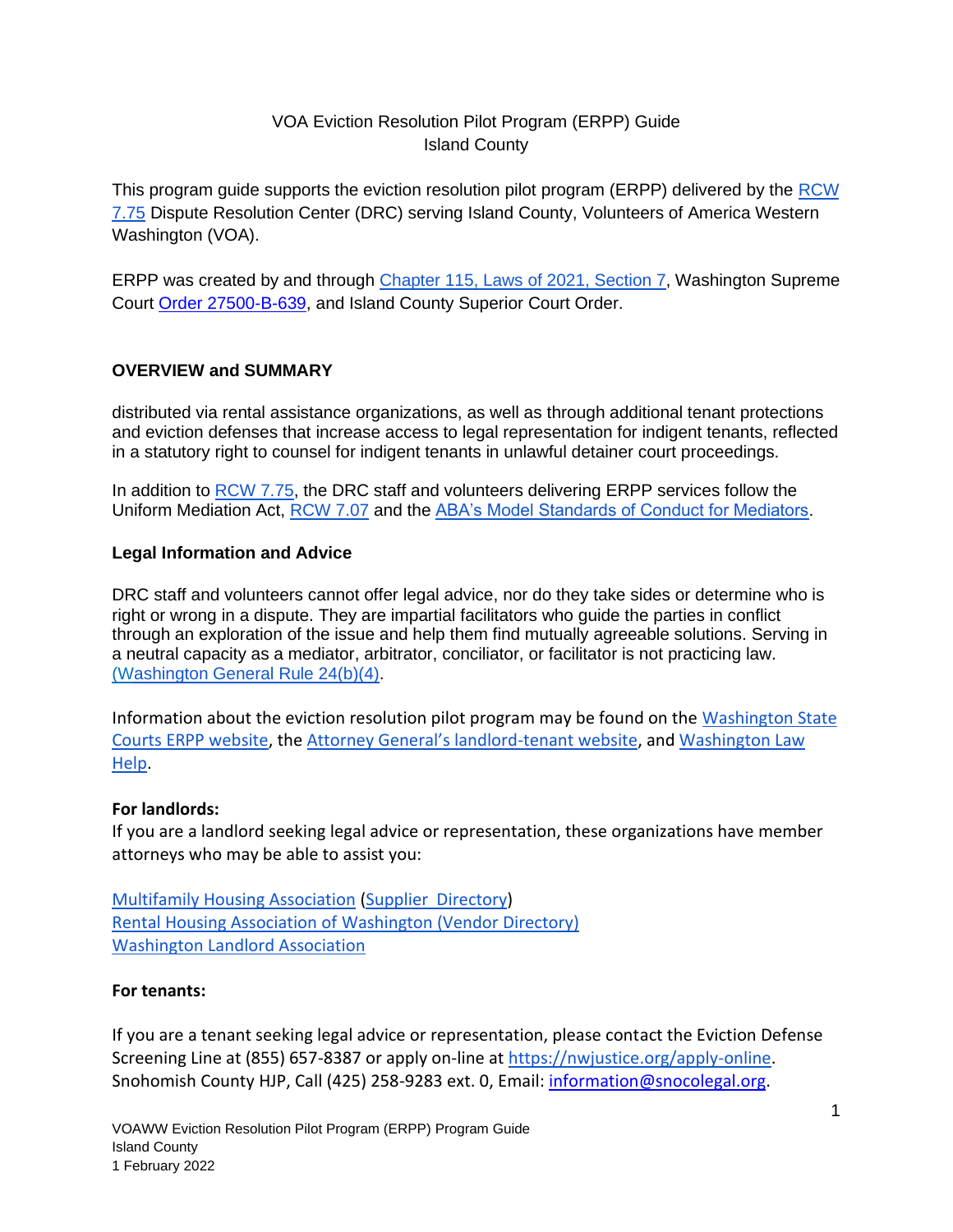## **DRC Priorities for Processing of ERPP Cases:**

- 1. The DRC will process cases fairly, equitably, and efficiently.
- 2. Where a tenant does not engage, either by lack of contact or direct refusal, the DRC will issue Certificates and close the case expeditiously.
- 3. Where a tenant does engage, either affirmatively through active participation in rental assistance and/or the DRC or in response to DRC outreach, the active ERPP cases will be worked diligently toward a scheduled facilitated negotiation session, with ongoing services to support the parties in reaching resolution at any time.
- 4. While respecting confidentiality, the DRC will communicate effectively with the local bench and bar the ERPP process and with the parties and their representatives, if any, the status of individual cases (who is doing what by when) in support of early resolution.

**NOTE:** The timelines of an active ERPP case are not wholly within DRCs control. Rental assistance and civil legal services organizations are also working with finite resources and within legislative, executive, and judicial ambiguities and complexities. Effective communication by and through the DRC, therefore, is critical to delivering ERPP services.

## **Commencing an ERPP Case:**

ERPP Notice required: An ERPP case may only be commenced by the landlord sending the tenant and the DRC a complete and accurate **ERPP Information and Resource Notice (ERPP** Notice) and a Notice to Pay Rent or Vacate the Property. Please go to the AG Website [https://www.atg.wa.gov/landlord-tenant,](http://www.atg.wa.gov/landlord-tenant) for the most up to date forms and information. No other notices or communications may substitute for the ERPP Information and Resource Notice. If received, any other notice or communication will be returned to the sender, noting how an ERPP case is commenced.

Each notice must be sent in a separate email to: [earlyresolution@voaww.org.](mailto:earlyresolution@voaww.org) No batch notices will be accepted, and landlords are encouraged to prioritize appropriately for their needs.

Prioritization: The DRC has finite resources for ERPP and will process notices as soon as possible in light of those finite resources. Cases will be processed on a first come, first served basis, with the order based on the timestamp of an emailed notice. Notices received after 3:00 p.m. will not be processed until the following business day.

## Complete and Correct Forms: **It is the landlord's responsibility to properly serve the proper notices and the DRCs are not responsible for improper service of improper notices**.

Landlords are not required to use the forms provided on the Attorney General's landlord-tenant website. However, if the landlord chooses to use forms other than those provided through the Attorney General's website, administrative processing may be delayed. Because the consequences for improper notice may be severe if the parties are unable to resolve their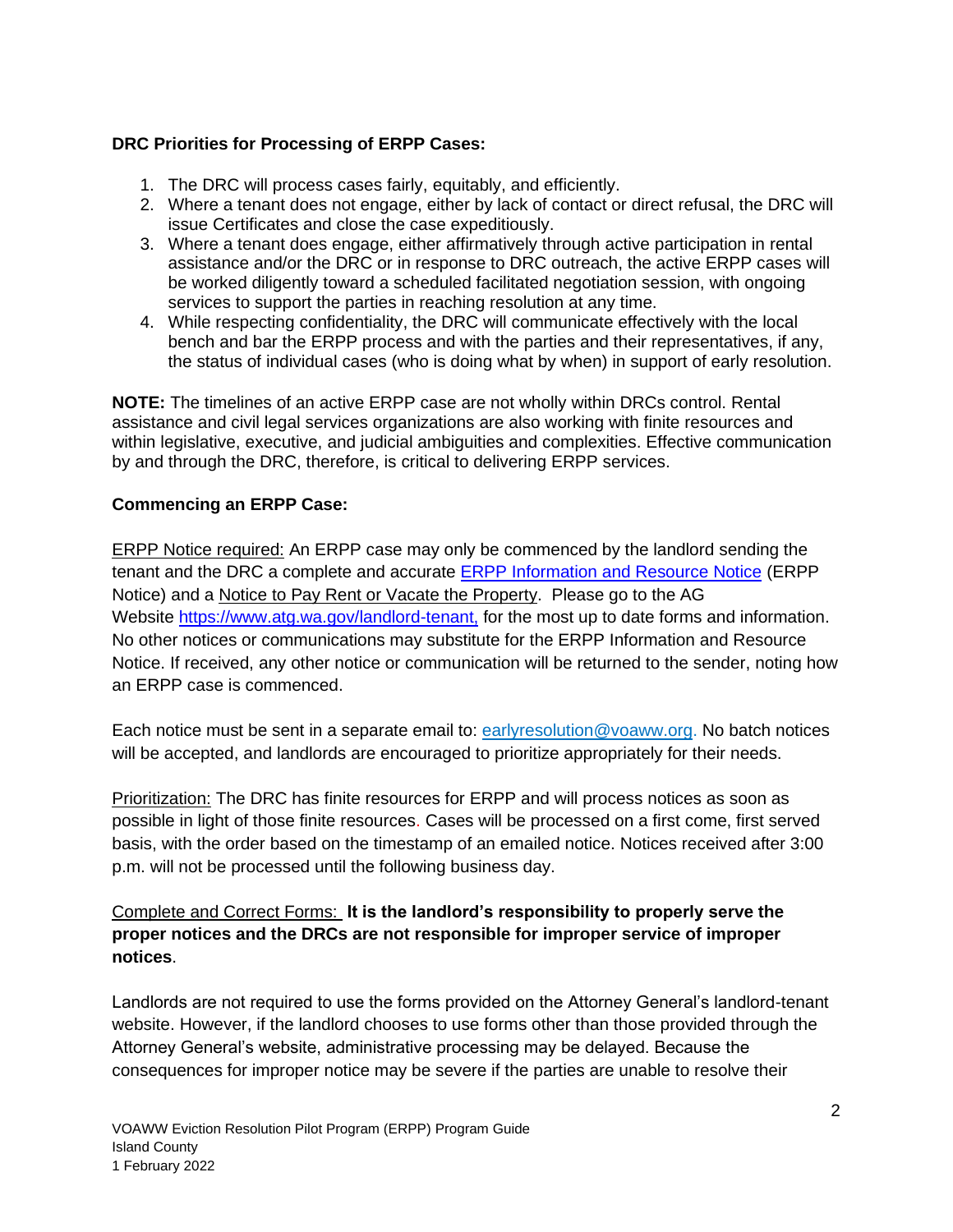dispute during ERPP, the DRC will specifically refer unrepresented landlords to seek legal advice and when forms provided differ from those offered through the Attorney General's website or when the information on the forms are incomplete or illegible, the DRC will confirm with the landlord that they intend to proceed with the forms provided.

Upon commencing the case, the DRC staff member reviews the notice and: 1) makes the first contact attempt to the tenant; 2) makes the first contact with rental assistance to determine if the tenant has an existing application for rental assistance, and 3) enters the case into the DRCs case management tool.

Reasonable Offers of Repayment: To expedite the ERPP process, landlords will include any Reasonable Offer of Repayment made to the tenant along with the ERPP Notice in their email to the DRC.

Notice to Tenants. The DRC shall, upon request or returned receipt of the form Notice, provide to eligible Tenants a written Notice of Legal Services available and Tenant Rights under the applicable laws.

| Day of<br>Case                                                                                                        | <b>DRCs Activity</b>                                                                                                                                                                                                                   | <b>Potential Outcomes</b>                                                                                                                                                                                                   | Additional<br>Resources                    |
|-----------------------------------------------------------------------------------------------------------------------|----------------------------------------------------------------------------------------------------------------------------------------------------------------------------------------------------------------------------------------|-----------------------------------------------------------------------------------------------------------------------------------------------------------------------------------------------------------------------------|--------------------------------------------|
| Days $1 -$<br>14<br><b>ERPP</b><br><b>Notice</b><br>and $14$<br>Day<br>Notice to<br>Pay Rent<br>or Vacate<br>Property | <b>Rental assistance: DRC</b><br>attempts to determine if<br>application for rental<br>assistance has been made or<br>is in process, and the<br>timeframe for the award or<br>non-award of assistance from<br>any pending application. |                                                                                                                                                                                                                             |                                            |
|                                                                                                                       | <b>Contact attempts: DRC</b><br>strives to contact the tenant to<br>offer ERPP services and to<br>connect tenant to rental<br>assistance, legal services.                                                                              | The DRC will make 3<br>attempts to reach the<br>tenant during the 14-day<br>period using the provided<br>contact information, by<br>means that may include<br>email, phone text<br>message and/or USPS<br>first class mail. |                                            |
|                                                                                                                       | <b>Intake &amp; Scheduling: If the</b><br>DRC reaches the tenant and                                                                                                                                                                   | DRC delivers conflict<br>coaching, conciliation                                                                                                                                                                             | <b>Repayment Plan</b><br>Offer information |

# **Here are how ERPP cases will proceed:**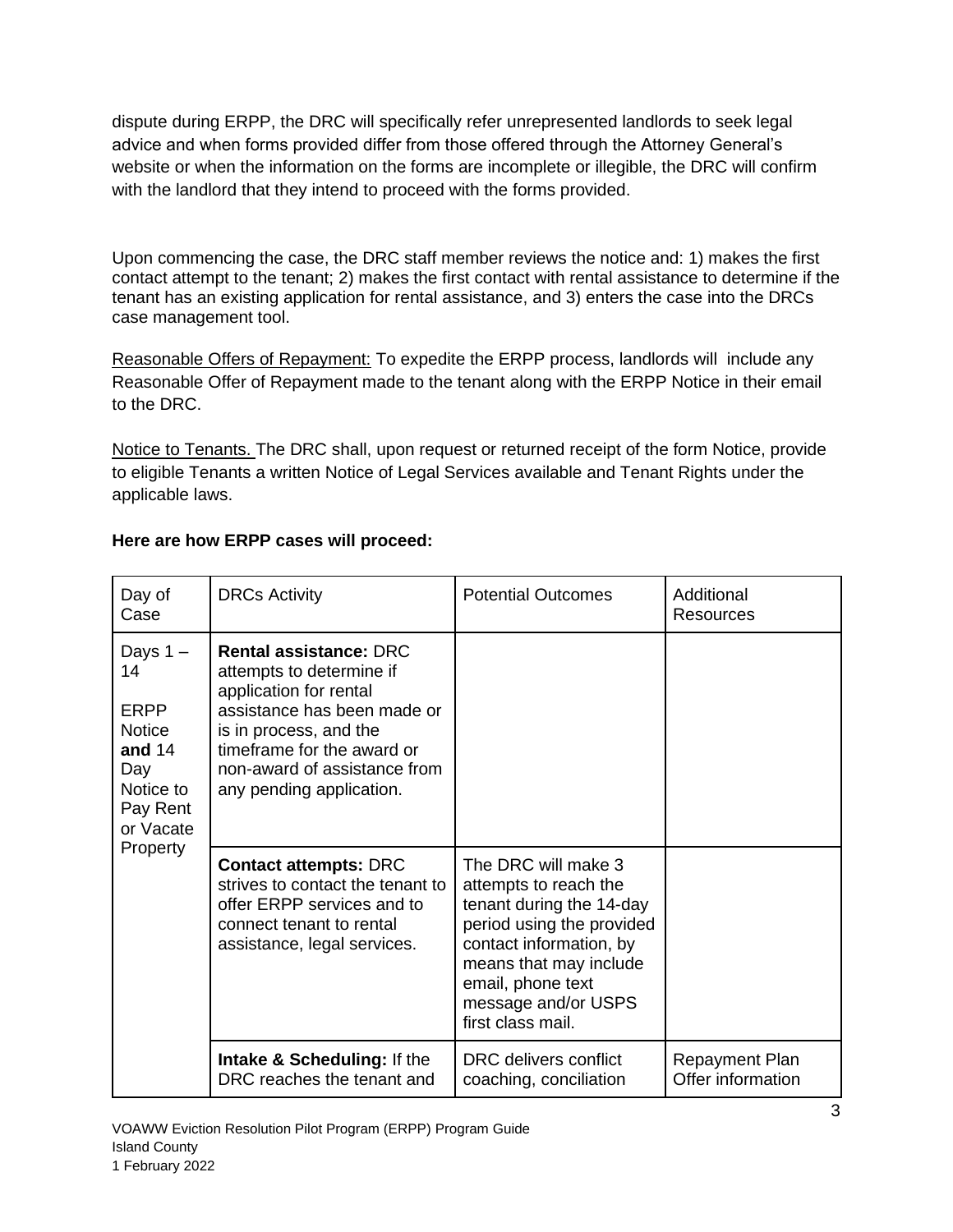| the tenant accepts ERPP<br>services, the DRC conducts<br>an intake process of both the<br>tenant and the landlord and<br>schedules for the first<br>available meet and<br>confer/mediation or ERPP<br>clinic.                                                                                                         | services and supporting<br>services to advance the<br>dialogue between tenant<br>and landlord, collecting<br>all documents and<br>seeking resolution of the<br>conflict prior to the<br>scheduled meet and<br>confer/mediation.<br>Conciliations resulting in<br>a settlement will not be<br>certified. The case will be<br>closed as resolved.                                                                                                           | here.<br>Rental assistance<br>Navigator notified<br>Electronic signature<br>software<br>Agreement to<br>mediate with virtual<br>protocols                                                                                                                                                                                                                                                                                                                                                                                                                              |
|-----------------------------------------------------------------------------------------------------------------------------------------------------------------------------------------------------------------------------------------------------------------------------------------------------------------------|-----------------------------------------------------------------------------------------------------------------------------------------------------------------------------------------------------------------------------------------------------------------------------------------------------------------------------------------------------------------------------------------------------------------------------------------------------------|------------------------------------------------------------------------------------------------------------------------------------------------------------------------------------------------------------------------------------------------------------------------------------------------------------------------------------------------------------------------------------------------------------------------------------------------------------------------------------------------------------------------------------------------------------------------|
| <b>Rental Assistance</b><br><b>Coordination: If the tenant or</b><br>landlord are awaiting to learn<br>the amount of rental<br>assistance awarded the<br>tenant, the DRC will work with<br>the landlord, tenant, and<br>rental assistance to keep one<br>another current on the status<br>of the pending application. | Actions to be taken by<br>either party, will be<br>provided with clear<br>deadlines. This may<br>include engaging with a<br>necessary third party<br>(HJP, NJP and/or rental<br>assistance), this will be<br>clearly communicated to<br>the parties and<br>documented in the case<br>file.<br>The DRC will keep all<br>parties and their counsel,<br>if any, apprised of the<br>case status to ensure<br>that progress toward<br>completion is sustained. | <b>Tenant inaction: If</b><br>a tenant does not<br>follow-through on a<br>commitment made to<br>advance resolution<br>of the dispute, the<br>DRC will issue the<br>Certificate of<br>Participation to the<br>parties within 72<br>hours upon request<br>from the landlord<br>and close the case.<br>Landlord inaction:<br>If a landlord does not<br>follow-through on a<br>commitment made to<br>advance resolution<br>of the dispute, the<br>DRC will close the<br>case for inactivity<br>within 72 hours but<br>WILL NOT issue a<br>Certificate of<br>Participation. |
| <b>Conciliation and ERPP</b><br><b>Services: If the Tenant is</b><br>engaged in the ERPP<br>process, the DRC will work<br>with both parties to prepare<br>for the scheduled meet and<br>confer or mediation session.                                                                                                  |                                                                                                                                                                                                                                                                                                                                                                                                                                                           |                                                                                                                                                                                                                                                                                                                                                                                                                                                                                                                                                                        |

 $\begin{array}{c} \rule{0pt}{2ex} \rule{0pt}{2ex} \rule{0pt}{2ex} \rule{0pt}{2ex} \rule{0pt}{2ex} \rule{0pt}{2ex} \rule{0pt}{2ex} \rule{0pt}{2ex} \rule{0pt}{2ex} \rule{0pt}{2ex} \rule{0pt}{2ex} \rule{0pt}{2ex} \rule{0pt}{2ex} \rule{0pt}{2ex} \rule{0pt}{2ex} \rule{0pt}{2ex} \rule{0pt}{2ex} \rule{0pt}{2ex} \rule{0pt}{2ex} \rule{0pt}{2ex} \rule{0pt}{2ex} \rule{0pt}{2ex} \rule{0pt}{2ex} \rule{0pt}{$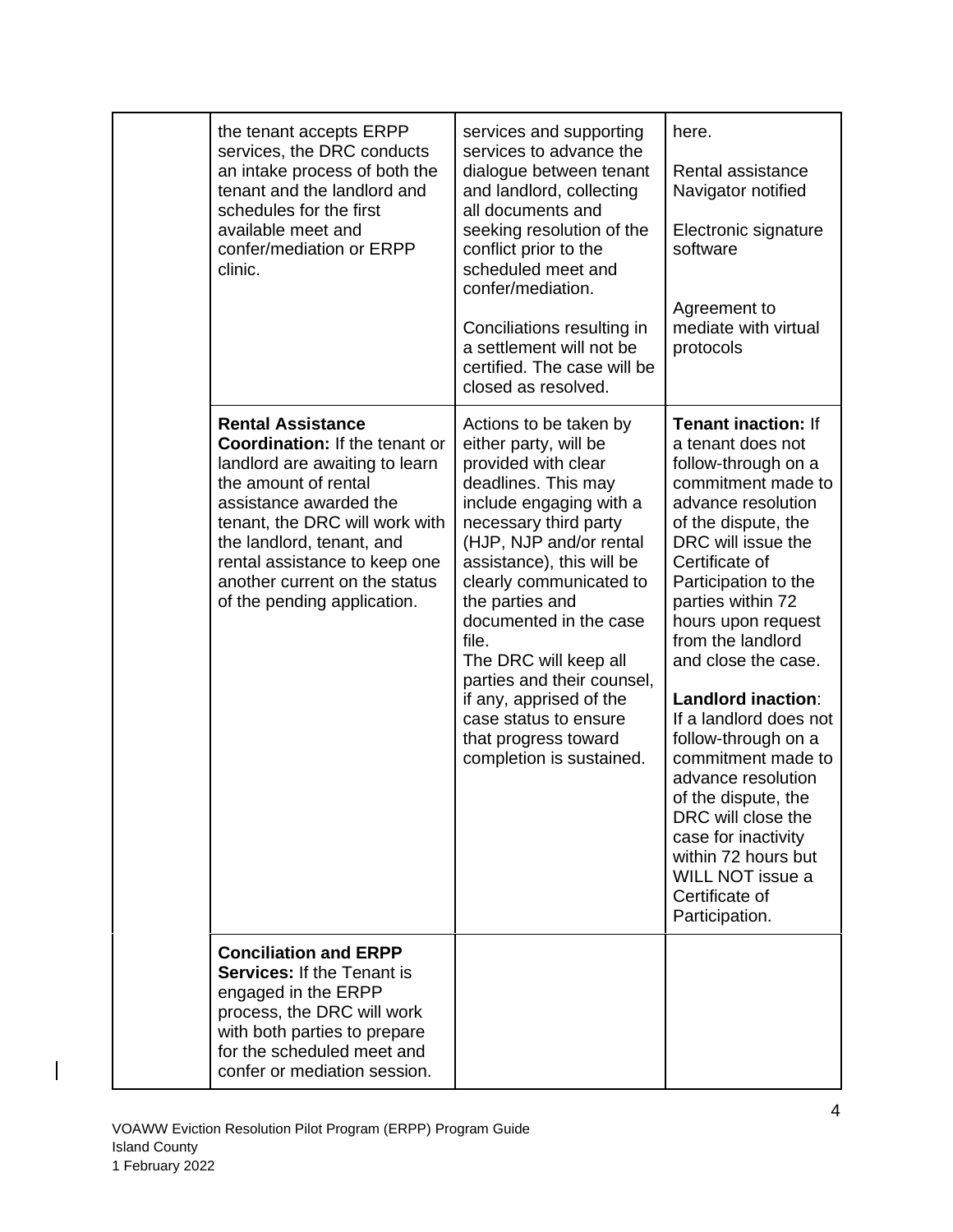| <b>Settlement: If the DRC is</b><br>notified in writing signed by<br>both parties that they have<br>reached an agreement before<br>the meet and<br>confer/mediation date, the<br>DRC will close the case as<br>resolved. | Conciliations resulting in<br>a settlement will not be<br>certified. The case will be<br>closed as resolved.<br>If a landlord contacts the<br>DRC alleging that a<br>tenant has defaulted on<br>an agreement previously<br>negotiated in ERPP, the<br>DRC will conduct intake<br>with the tenant and either<br>issue a Certificate of<br>Participation or schedule<br>an expedited meet-and-<br>confer session within 72<br>hours. |                                                                                                                                                                                                                                                                                                                                                                                                                                                                                |
|--------------------------------------------------------------------------------------------------------------------------------------------------------------------------------------------------------------------------|------------------------------------------------------------------------------------------------------------------------------------------------------------------------------------------------------------------------------------------------------------------------------------------------------------------------------------------------------------------------------------------------------------------------------------|--------------------------------------------------------------------------------------------------------------------------------------------------------------------------------------------------------------------------------------------------------------------------------------------------------------------------------------------------------------------------------------------------------------------------------------------------------------------------------|
| <b>Meet and confer /Mediation:</b>                                                                                                                                                                                       | At conclusion of the meet<br>and confer/mediation<br>session, when there is no<br>resolution, unless the<br>parties agree otherwise,<br>a Certificate will be<br>issued to all parties, and<br>the case will be closed.                                                                                                                                                                                                            | In unresolved cases,<br>unless the parties<br>agree to continue<br>working toward a<br>resolution in ERPP,<br>a Certificate will be<br>issued to all parties<br>and the case closed.                                                                                                                                                                                                                                                                                           |
| <b>ERPP infeasible: If the DRC</b><br>was able to contact the tenant<br>but was unable to offer<br>services,                                                                                                             | In this case the<br>Certificate will be issued<br>within one business day<br>of when the DRC<br>discovered the inability to<br>offer services.<br>Copies of the Certificate<br>of Participation and<br><b>ERPP Notice for the case</b><br>will be sent electronically<br>to the Right to Counsel<br>provider for caseload<br>staffing at court.                                                                                    | <b>Note:</b> This will apply<br>on very rare<br>occasions but does<br>occur. Because the<br>communication<br>difficulty may result<br>from a physical or<br>mental capacity<br>concern that is not<br>otherwise knowable<br>by the DRC staff but<br>may impact service<br>needs in later<br>proceedings, the<br>DRC will note any<br>observable fact on<br>the Certificate (e.g.,<br>"DRC was able to<br>confirm that they<br>were speaking to<br><tenant>, but after</tenant> |

 $\overline{\phantom{a}}$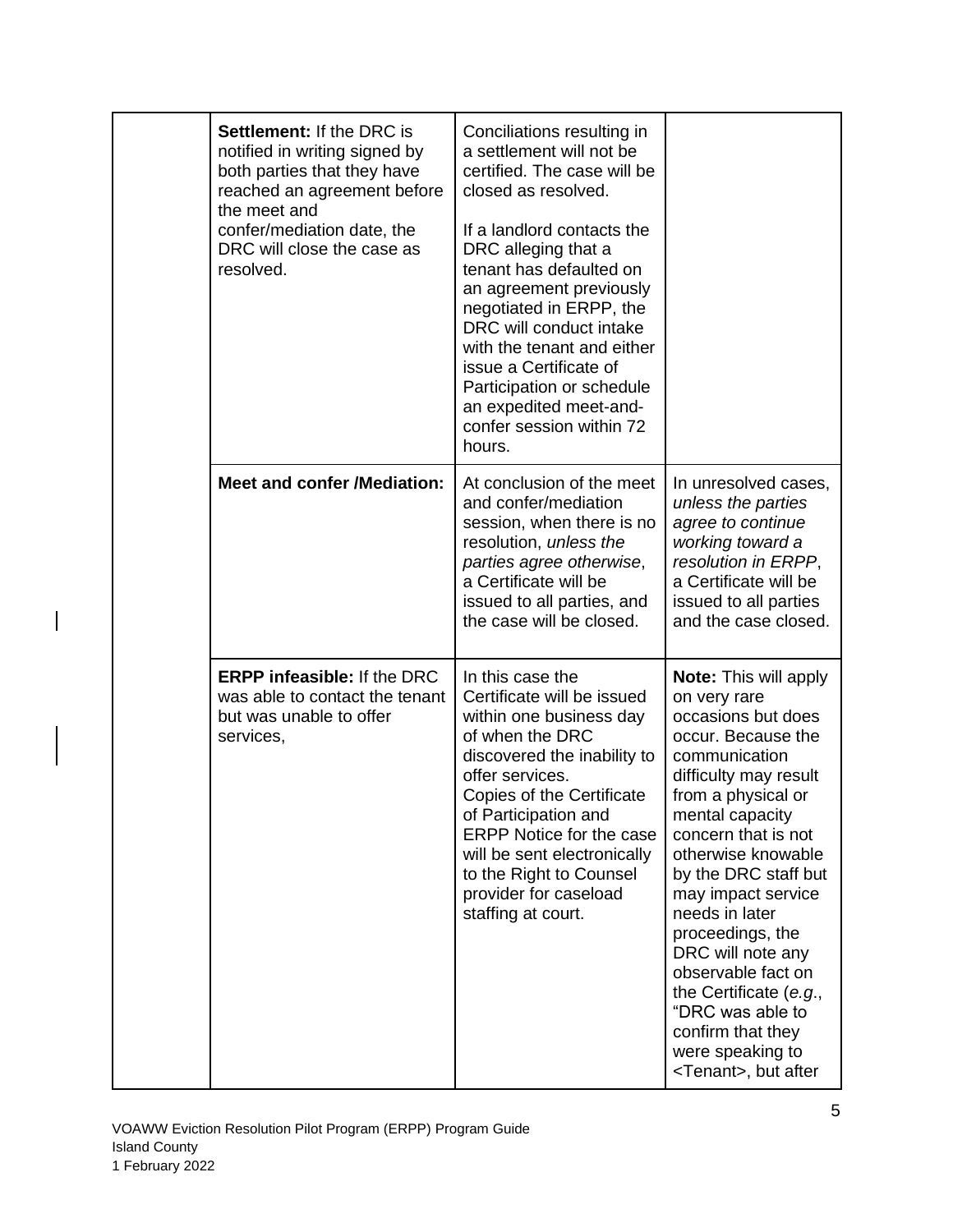|        |                                                                                                                                     |                                                                                                                                                                                                                                                                                                      | several minutes of<br>conversation the<br><b>DRC</b> intake<br>specialist observed<br>that she could not<br>follow the tenant's<br>communication and<br>politely completed<br>the call." |
|--------|-------------------------------------------------------------------------------------------------------------------------------------|------------------------------------------------------------------------------------------------------------------------------------------------------------------------------------------------------------------------------------------------------------------------------------------------------|------------------------------------------------------------------------------------------------------------------------------------------------------------------------------------------|
|        | <b>Tenant Refuses: If the DRC</b><br>was able to contact the tenant<br>and the tenant refuses ERPP<br>services.                     | DRC will issue a<br>Certificate, send it to both<br>parties Copies of the<br>Certificate of<br>Participation and ERPP<br>Notice for the case will<br>be sent electronically to<br>the Right to Counsel<br>provider for caseload<br>staffing at court.                                                |                                                                                                                                                                                          |
| Day 15 | No Contact: If the tenant has<br>not contacted rental<br>assistance or the DRC, and<br>the DRC was unable to<br>contact the tenant. | DRC will issue a<br>Certificate, send it to both<br>parties, upon written<br>request from the<br>landlord. Copies of the<br>Certificate of<br>Participation and ERPP<br>Notice for the case will<br>be sent electronically to<br>the Right to Counsel<br>provider for caseload<br>staffing at court. |                                                                                                                                                                                          |

#### **Virtual Meet and Confer and Mediation sessions**

With COVID and ongoing variants we anticipate most conciliation services will be conducted remotely via Zoom. If a party does not have access to technology, the DRC will schedule the session at a site location where parties can access the Zoom link. These sites are confidential and will have PPE for social distancing to support client and counsel meeting.

Upon tenant acceptance of ERPP services, the parties will be scheduled for the next available meet and confer or mediation session.